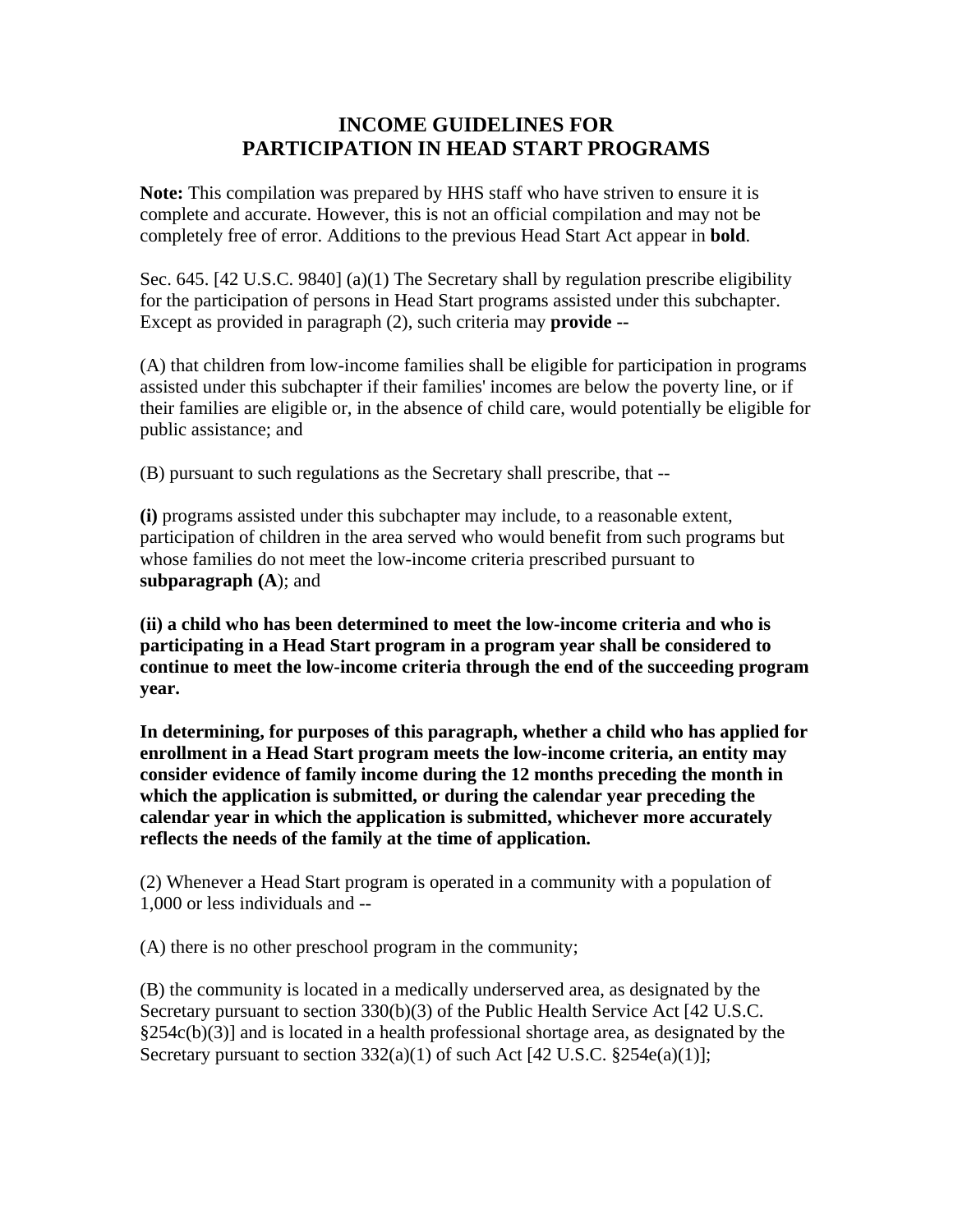(C) the community is in a location which, by reason of remoteness, does not permit reasonable access to the types of services described in clauses (A) and (B); and

(D) not less than 50 percent of the families to be served in the community are eligible under the eligibility criteria established by the Secretary under paragraph (1);

the Head Start program in such locality shall establish the criteria for eligibility, except that no child residing in such community whose family is eligible under such eligibility criteria shall, by virtue of such project's eligibility criteria, be denied an opportunity to participate in such program. During the period beginning on the date of the enactment of the Human Services Reauthorization Act and ending on October 1, 1994, and unless specifically authorized in any statute of the United States enacted after such date of enactment, the Secretary may not make any change in the method, as in effect on April 25, 1984, of calculating income used to prescribe eligibility for the participation of persons in the Head Start programs assisted under this subchapter if such change would result in any reduction in, or exclusion from, participation of persons in any of such programs.

(b) The Secretary shall not prescribe any fee schedule or otherwise provide for the charging of any fees for participation in Head Start programs, unless such fees are authorized by legislation hereafter enacted. Nothing in this subsection shall be construed to prevent the families of children who participate in Head Start programs and who are willing and able to pay the full cost of such participation from doing so. **A Head Start agency that provides a Head Start program with full-working-day services in collaboration with other agencies or entities may collect a family copayment to support extended day services if a copayment is required in conjunction with the collaborative. The copayment charged to families receiving services through the Head Start program shall not exceed the copayment charged to families with similar incomes and circumstances who are receiving the services through participation in a program carried out by another agency or entity.**

(c) Each Head Start program operated in a community shall be permitted to provide more than 1 year of Head Start services to eligible children (age 3 to compulsory school attendance) in the State. **Each Head Start program operated in a community shall be permitted to recruit and accept applications for enrollment of children throughout the year.**

 $(d)(1)$  An Indian tribe that --

(A) operates a Head Start program;

(B) enrolls as participants in the program all children in the community served by the tribe (including a community **that is an off-reservation area, designated by an appropriate tribal government, in consultation with the Secretary**) from families that meet the low-income criteria prescribed under subsection  $(a)(1)(A)$ ; and